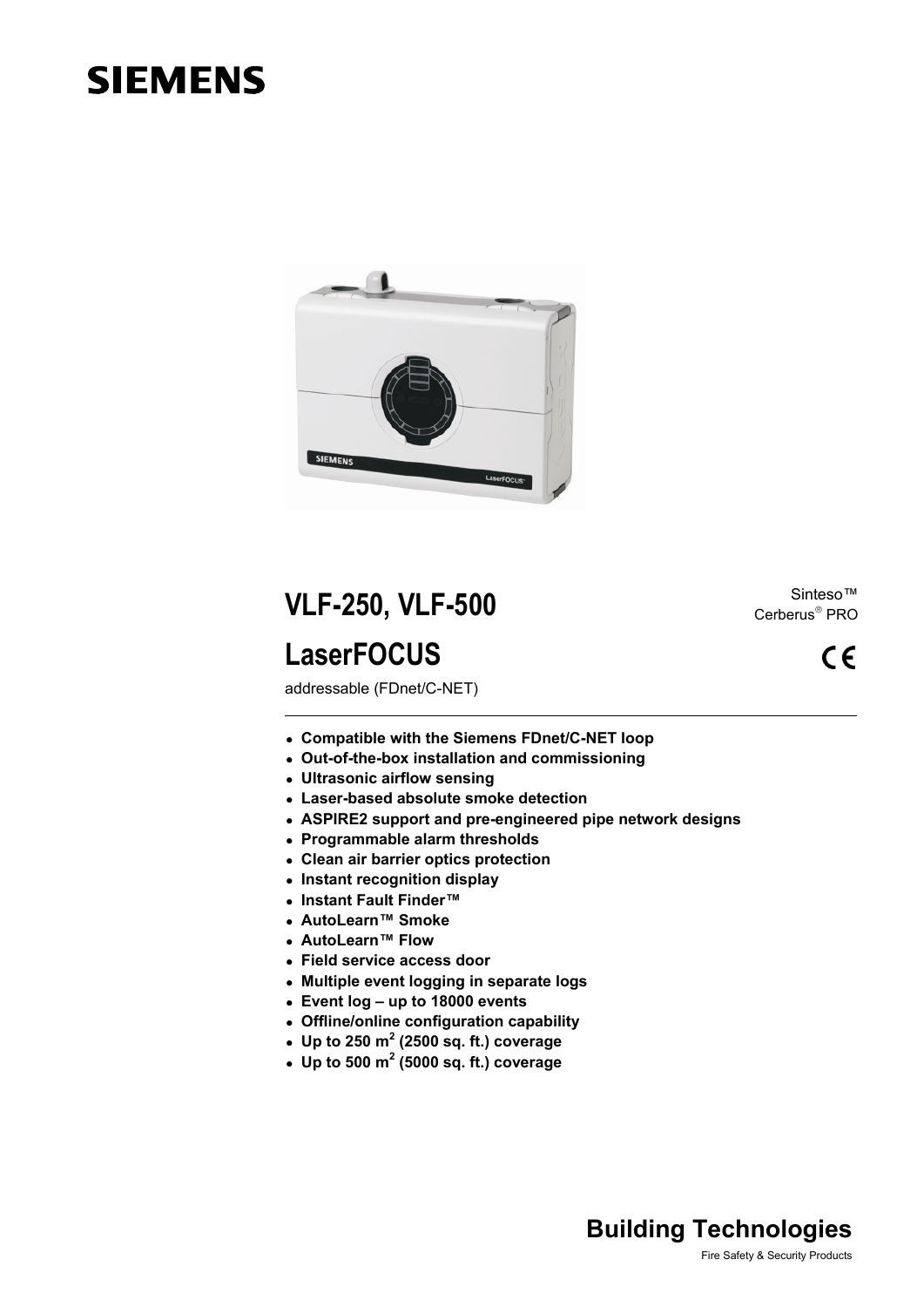The VLF-250/500 detector is a very early warning smoke detector designed to protect small, business-critical environments of up to 250  $m^2$  (2500 sq. ft., VLF-250) or 500 m<sup>2</sup> (5.000 sq. ft., VLF-500).

The detector works by continually drawing air into sampling holes in a pipe network. The air is filtered and passed into a detection chamber where light scattering technology detects the presence of very small amounts of smoke.

#### **Lower cost installation and support**

The LaserFOCUS detector communicates directly on the FDnet/C-NET loop, so there is no need for separate relay or network connections. This reduces the cost of installation and support. The detector acquires its loop address automatically.

#### **Complete fire control panel**

The sophisticated integration on FDnet/C-NET allows all detector configurations, maintenance and alarm/fault management to be performed centrally – at the fire control panel. This increases control and lowers total solution cost.

#### **Out-of-the-box operation**

The LaserFOCUS can be installed and commissioned out-of-the-box. AutoLearn smoke and flow functions set alarm/fault thresholds for both smoke and flow levels automatically.

#### **Ultrasonic flow sensing**

The patent-pending ultrasonic flow sensing used in the VLF-250/500 provides a direct reading of the sampling pipe flow rate. The system is immune to air temperature and pressure changes and is unaffected by contamination. The VLF is the first air sampling smoke detector to use ultrasonic flow sensing.

The system is immune to air temperature and pressure changes and is unaffected by contamination. The VLF is the first air sampling smoke detector to use ultrasonic flow sensing.

#### **Display**



The display provided to the user includes a smoke dial and alarm and status indicators.

When the field service access door is open, the user has access to the RESET (5. DISABLE  $\blacksquare$ . Fire test  $\blacksquare$ . AutoLearn $\diamondsuit$  and Instant fault finder functions.

When the 'Instant fault finder' function is activated, the smoke dial converts to a fault indicator, with the dial segment numbers corresponding to the faults listed below.

#### **Legend of fault indicators**

**1** Filter **3** High flow **5** n/a **7** Interface card **9** AutoLearn Fail **6** External Device/ PSU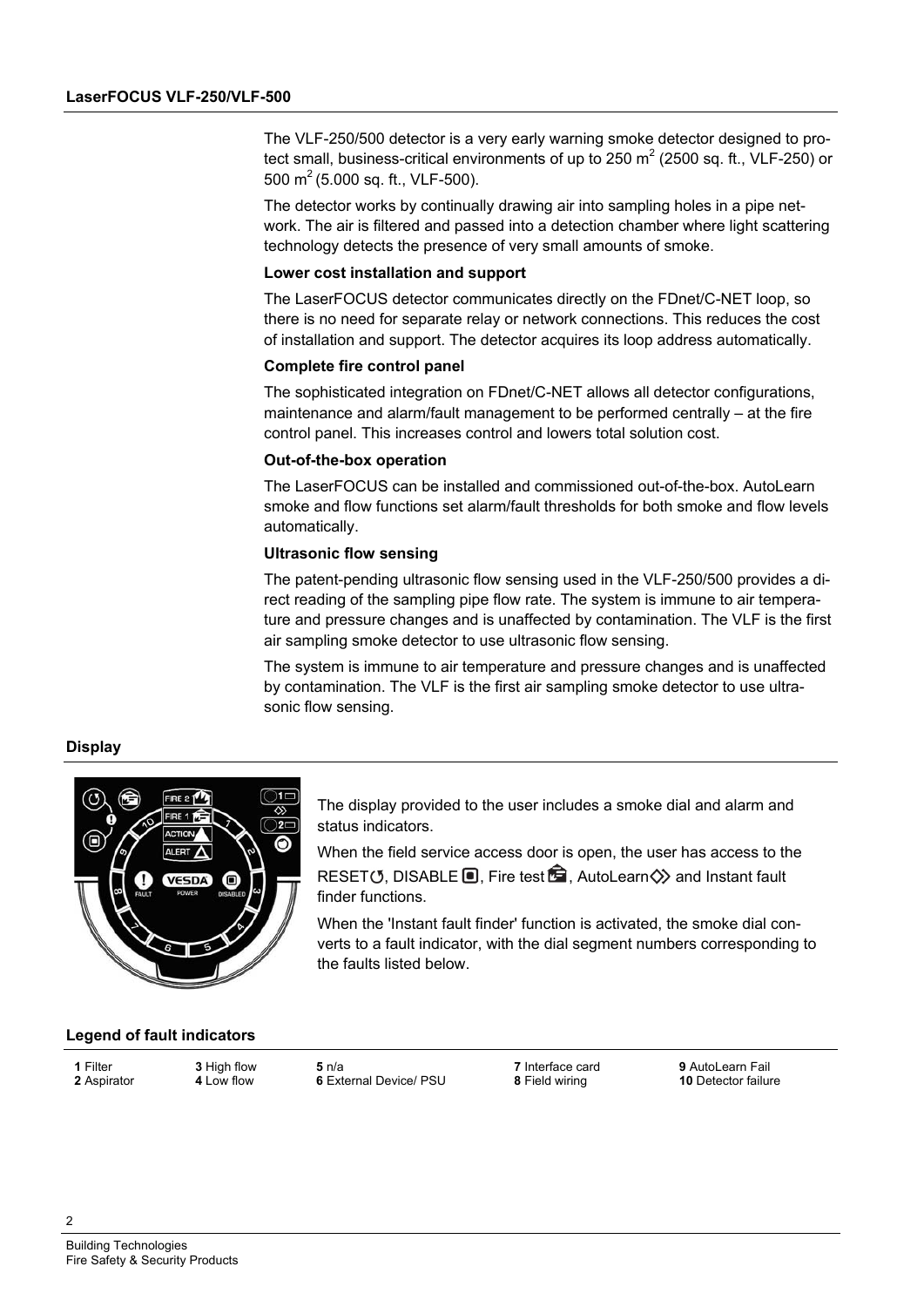### **Technical data**

|                                         | <b>VLF-250-SIE</b>                                                                                                                                                                          | <b>VLF-500-SIE</b>                                                                             |  |
|-----------------------------------------|---------------------------------------------------------------------------------------------------------------------------------------------------------------------------------------------|------------------------------------------------------------------------------------------------|--|
| Input power                             |                                                                                                                                                                                             |                                                                                                |  |
| Voltage                                 | 24 VDC nominal (18 30 VDC)                                                                                                                                                                  |                                                                                                |  |
| Current @ 24 VDC                        | 262 mA nominal, 337 mA in alarm                                                                                                                                                             | 452 mA nominal, 532 mA in alarm                                                                |  |
| Dimensions (W x H x D)                  |                                                                                                                                                                                             | 255 mm x 185 mm x 90 mm (97/8 in x 71/8 in x 31/2 in)                                          |  |
| Weight                                  | approx. 2 kg (4.4 lbs)                                                                                                                                                                      |                                                                                                |  |
| Protection category                     | <b>IP30</b>                                                                                                                                                                                 |                                                                                                |  |
| Mounting                                | upright, inverted or horizontal                                                                                                                                                             |                                                                                                |  |
| <b>Operating conditions</b>             |                                                                                                                                                                                             |                                                                                                |  |
| Detector ambient                        | $0$ 40 °C (32 104 °F)                                                                                                                                                                       |                                                                                                |  |
| Sampled air                             | $0$ 40 °C (32 104 °F)                                                                                                                                                                       |                                                                                                |  |
| Humidity                                | 5 95% (no condensation)                                                                                                                                                                     |                                                                                                |  |
| <b>Sampling network</b>                 |                                                                                                                                                                                             |                                                                                                |  |
| Maximum pipe lengths                    | 1 x 25 m (80 ft) (Max. 12 holes)<br>$2 \times 15$ m (50 ft) per branch (Max. 6<br>holes per branch)                                                                                         | 1 x 50 m (150 ft) (Max. 24 holes)<br>2 x 30 m (90 ft) per branch (Max. 12<br>holes per branch) |  |
| Sampling hole options                   | pre-engineered option or maximum pipe length in accordance to pipe modeling<br>design tool ASPIRE2                                                                                          |                                                                                                |  |
| Air inlet pipe                          | Metric: 25 mm American pipe: IPS 3/4 in.                                                                                                                                                    |                                                                                                |  |
| Area coverage                           | up to 250 $m^2$ (2500 sq. ft.) depending<br>on local codes and standards                                                                                                                    | up to 500 $m^2$ (5000 sq. ft.) depending<br>on local codes and standards                       |  |
| System compatibility                    | compatible with all Siemens FC20/FC720 (FS20/FS720 system) and<br>SIGMASYS in FDnet/C-NET loop                                                                                              |                                                                                                |  |
| Relay outputs                           | 3 changeovers relays (Fire 1, Action, Fault), contacts rated 2A @ 30 VDC (max).<br><b>NO/NC Contacts</b>                                                                                    |                                                                                                |  |
| Cable access                            | 3 x 25 mm (11/16 in.) cable entries (1 rear entry, 2 top entry)                                                                                                                             |                                                                                                |  |
| Cable termination                       |                                                                                                                                                                                             | screw terminals $0.2$ 2.5 mm <sup>2</sup> (30-12 AWG)                                          |  |
| Interfaces                              | power in/out, Fire 1 relay, Action relay, Fault relay, General purpose input (clean con-<br>tact), External display port (with power limited output), RS232 programming port                |                                                                                                |  |
| <b>Alarm threshold setting</b><br>range |                                                                                                                                                                                             |                                                                                                |  |
| Alert, Action                           | 0,025 2,0 % obs/m (0,008 0.625% obs/ft.)                                                                                                                                                    |                                                                                                |  |
| Fire 1, Fire 2                          | 0,025 20 % obs/m (0,008 6,4% obs/ft.)                                                                                                                                                       |                                                                                                |  |
| Individual alarm delays                 | $060$ seconds                                                                                                                                                                               |                                                                                                |  |
| Two alarm threshold<br>settings         | Either time or GPI based                                                                                                                                                                    |                                                                                                |  |
| <b>Display</b>                          | • 4 Alarm state indicators<br>Fault and disabled indicators<br>Smoke level indicator<br>• Instant fault finder<br>• Reset, disable and test controls<br>• Smoke and flow AutoLearn controls |                                                                                                |  |
| Event log                               | Up to 18000 events, time and date stamped in separate, non-volatile, logs for:<br>smoke level, flow level, detector status and faults                                                       |                                                                                                |  |